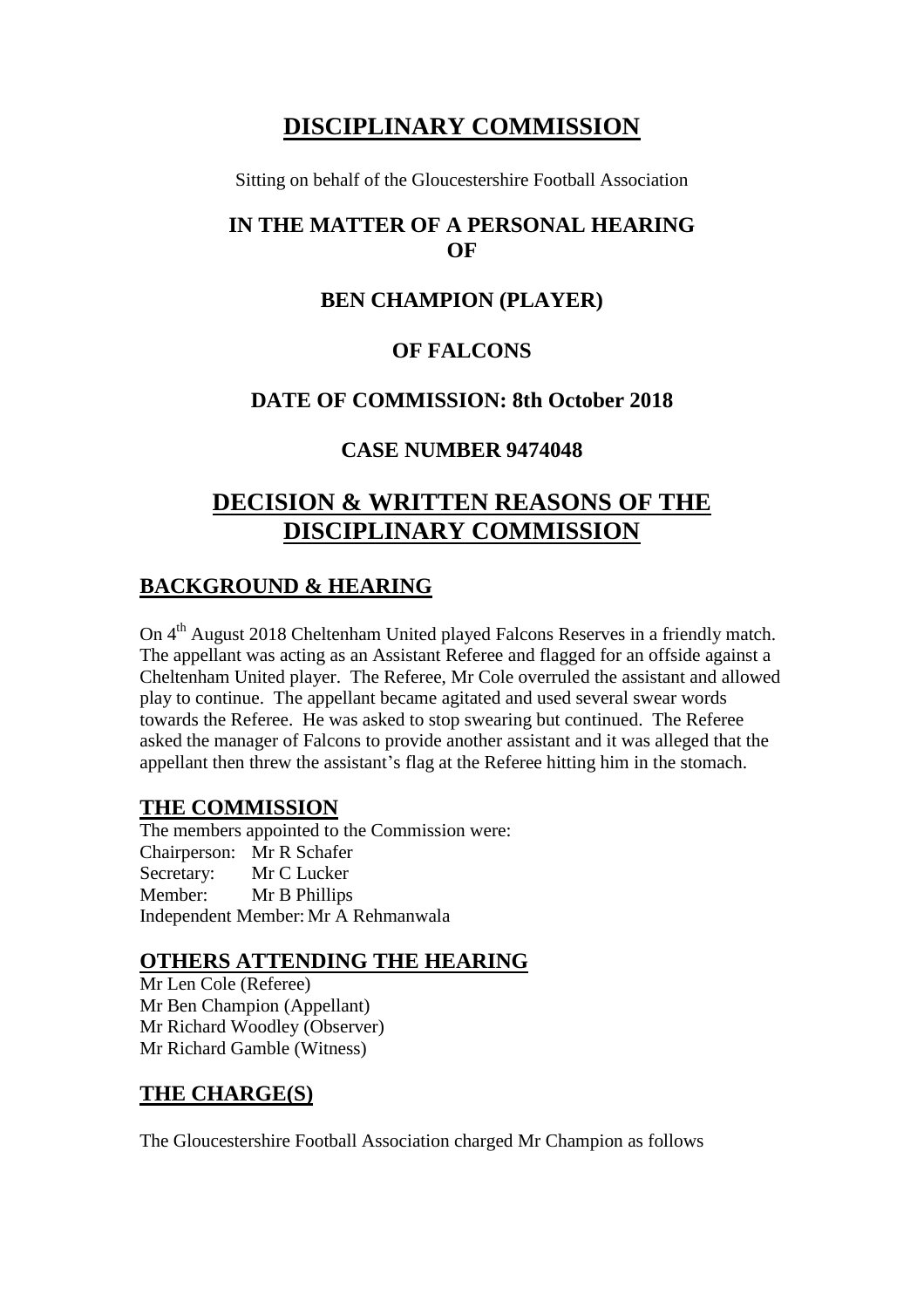**Charge 1:** FA Rule E3 – Improper Conduct against a Match Official (including physical contact and threatening and/or abusive language/behaviour)

**Alternative Charge 1:** FA Rule E3 – Improper Conduct against a match official (including threatening and/or abusive language/behaviour)

## **THE REPLY**

The player entered a not guilty plea to Charge 1 but pleaded guilty to the alternative charge

## **THE RULES**

Pursuant to The FA Handbook 2018-2019 Season, FA Rule E3 (1) provides as follows:

*"A Participant shall at all times act in the best interests of the game and shall not act in any manner which is improper or brings the game into disrepute or use any one, or a combination of, violent conduct, serious foul play, threatening, abusive, indecent or insulting words or behaviour".*

## **THE BURDEN & STANDARD OF PROOF**

For these charges to be made out in full in this instance there were two tests, which needed to be satisfied:

- a) Was Mr Champion guilty of improper conduct including physical contact towards the Referee Mr Cole
- b) Was Mr Champion guilty of improper conduct against a Match Official including violent conduct and threatening and/or abusive language/behaviour)

The Commission judged this case and the standard used was on the balance of probabilities.

## **THE EVIDENCE**

The Referee submitted a misconduct report detailing the language used towards him by the appellant. In that report he also stated that the appellant had thrown the Assistants Referees flag at him, which struck him in the stomach. The commission also considered written evidence from Mr Tom Dyer (Falcons Secretary) Richard Gamble (Falcons Reserves Manager), Ben Champion (Appellant) and Kris Mohan (Manager/Secretary Cheltenham United). The Referee, the Appellant and Mr Gamble gave verbal evidence.

Mr Cole detailed the abuse towards him from the Appellant and confirmed that the Assistant's flag had struck him in the stomach. He confirmed during questioning that despite being struck by the flag it had not caused him any discomfort.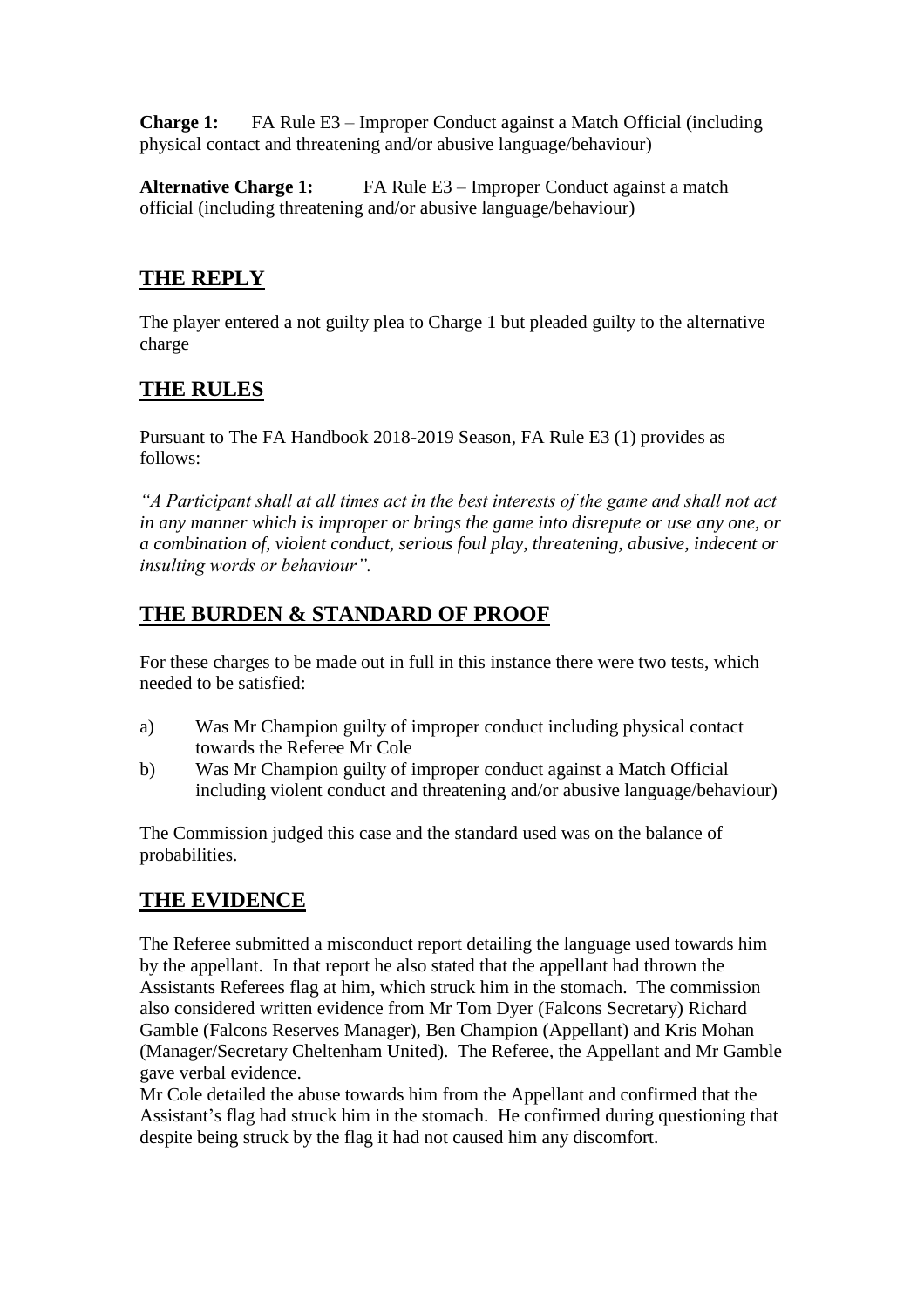The Appellant agreed that he had used offensive language towards the Referee and apologised for his actions on that day. He denied hitting Mr Cole with the flag although he agreed that he had thrown the flag to the floor.

Mr Gamble in his evidence stated that he was almost the width of the pitch away from the incident and confirmed that the flag had not hit the Referee. He did agree that the player had used offensive language towards the Referee.

The Commission were mindful that in the written report from Mr Mohan (from the opposing team to Mr Champion), he also stated that the flag had not struck the Referee, Mr Cole but confirmed that the appellant had been verbally abusive to the Referee.

## **FINDINGS**

The Commission having fully discussed the matter came to the decision that Charge 1 of Improper Conduct against the Match Official (including physical contact etc) was not proved.

The Commission noted that the player having pleaded guilty to the alternative charge of Improper Conduct against the Match Official (including threatening and/or abusive language/behaviour) found this charge proved.

## **MITIGATION**

In view of the fact that the alternative charge was found proved the appellant was invited to make a plea of mitigation. He told the Commission that he had been receiving counselling and that his Father had been off work for 2 years suffering from depression, which had caused him some anxiety. He had joined Falcons around the middle of last season

## **PREVIOUS DISCIPLINARY RECORD**

During season 2017/18 the appellant had been cautioned 3 times (twice for unsporting behaviour and once for dissent) He had also been the subject of a standard punishment for the use of offensive, insulting or abusive language to the Referee and suspended for 2 matches from  $12<sup>th</sup>$  April 2018.

## **SANCTION**

The Commission having referred to the standard recommended punishment guidelines issued by the Football Association ordered that the Appellant be suspended for 112 days and fined £75. They further ordered that the appeal fee is to be returned to the appellant and the Association will pay the costs of the Referee amounting to £15.

## **APPEAL**

This decision is subject to appeal in accordance with the relevant FA Appeal Regulations.